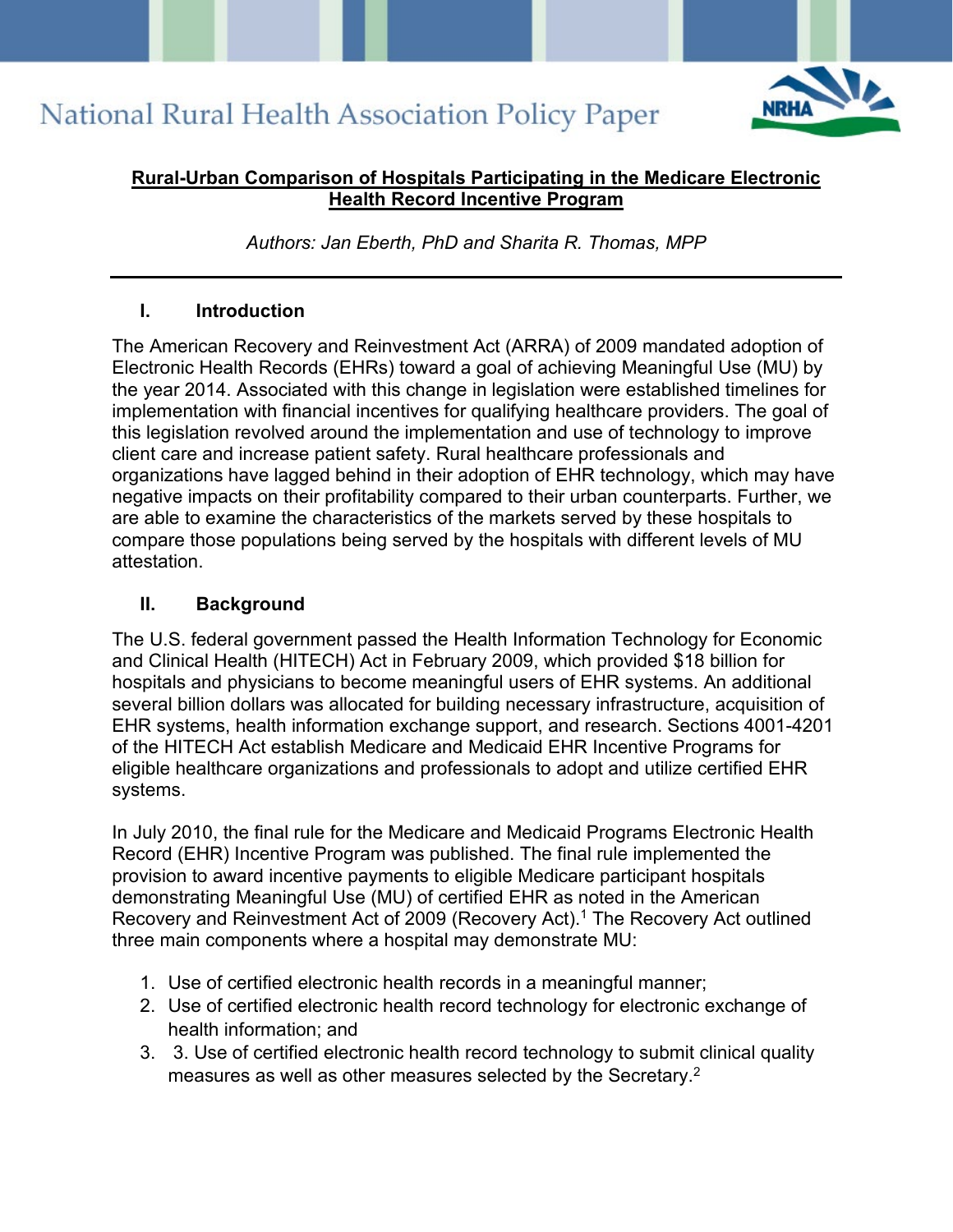

The Centers for Medicare and Medicaid Services (CMS) and the Office of the National Coordinator for Health Information Technology (ONC) established standards and criteria for EHR systems to be certified for use with the Medicare EHR Incentive Program.<sup>3</sup> CMS states that MU of certified EHR technology should be private, secure, and result in:

- Improved quality, safety, efficiency, including the reduction of health disparities.
- Engaged patients and their families in their health care.
- Improved care coordination.
- Improved population and public health.

Beginning in Fiscal Year (FY) 2011 through FY 2015, Medicare EHR Incentive Program eligible hospitals could qualify for incentive payments totaling over \$2 million over a maximum of four years. The incentives provided through the EHR Incentive Program were structured to motivate hospitals to acquire and utilize health information technology (HIT) rapidly but in a meaningful manner over three stages. These incentive payments are distributed in lag periods of two years- for example, if an eligible hospital attests to achieving Stage 1 of MU in 2011, that hospital will receive a payment in 2013.



#### Figure 1. Meaningful Use Priorities and Stages

Stage 1 of the CMS Incentive Program focused on the rapid adoption or upgrading of certified EHR technology in short-term, acute care hospitals in the U.S. (see Figure 1). Several studies have shown that small, non-teaching, rural, and critical access hospitals lagged behind their counterparts in EHR adoption (particularly comprehensive EHR systems) and associated CMS incentive payments.4, 5, 6, 7 Stage 1 Stage 3 Stage 2 3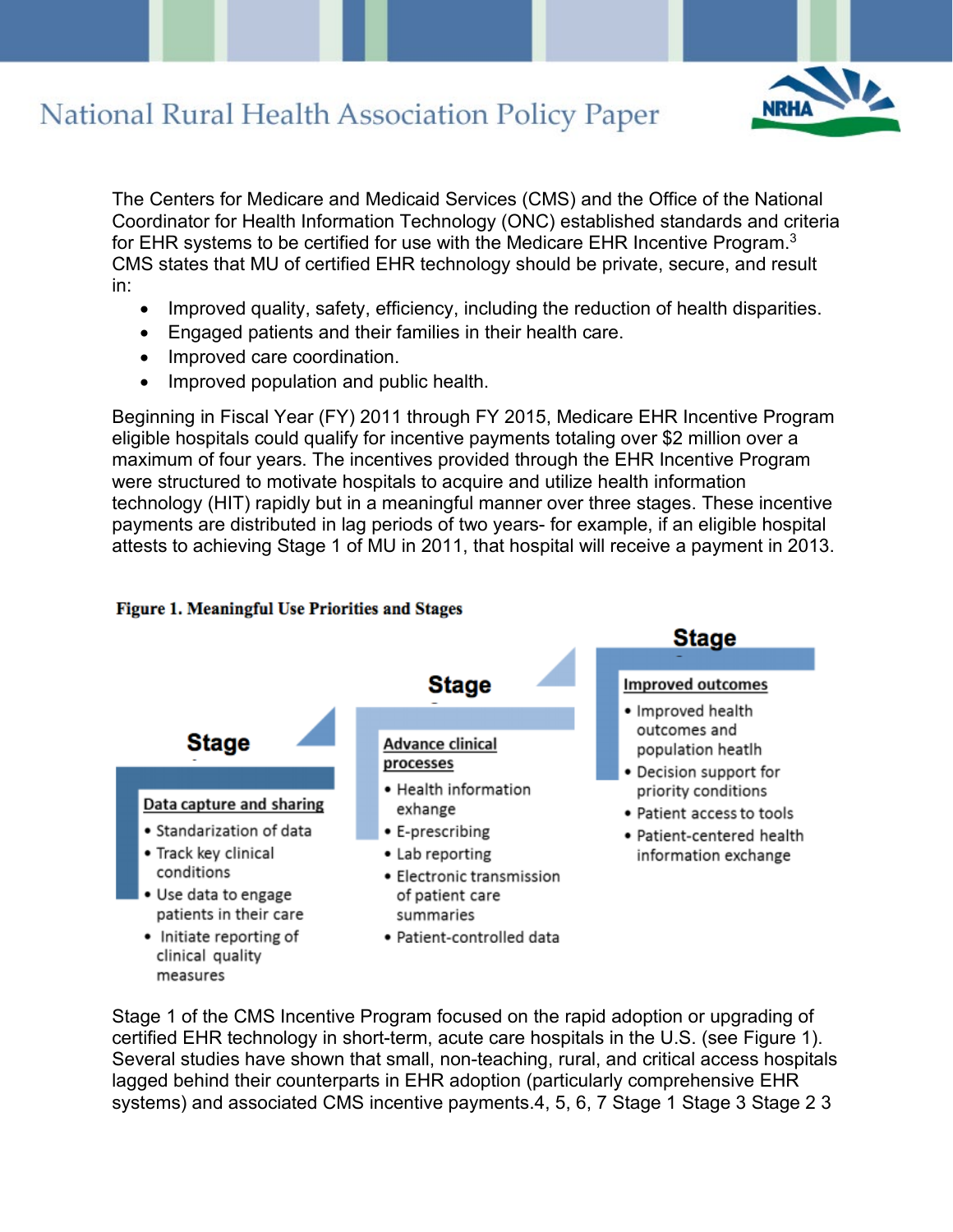

A previous study also identified safety-net institutions (i.e., disproportionate share hospitals) were just as likely as their counterparts to have an EHR system, a finding that may be attributable to the policy that hospitals with a high proportion of Medicaid patients were given upfront resources to "adopt, implement or upgrade" their EHR without having to meet meaningful use criteria in the first year of program participation.

Data from recent years have shown improvements in the number of eligible hospitals achieving meaningful use and subsequently obtaining incentive payments from CMS; however, small, publicly-owned or non-profit, and critical access hospitals have had slower gains. Although more hospitals are obtaining incentive payments, data actually show a widening gap (from 2008-2011) between hospitals based on size, teaching status and location in EHR adoption rates. For example, in 2008, 10.3% of urban and 4.6% of rural hospitals reported having a comprehensive or basic EHR system. In 2011, that gap increased from 5.7% to 9.7%.

Primary care providers, while not the focus on this particular literature review, have shown remarkable EHR adoption rates, with practices in rural areas recently overtaking their urban counterparts (56% vs. 49% in 2012). $8$  This trend, which seems contrary to findings among eligible hospitals, suggest that policy and outreach efforts such as the Regional Extension Centers (RECs) created by the Office of the National Coordinator may have been particularly effective at reaching primary care practices in rural areas with the needed expertise and resources to achieve meaningful use. However, MU attestation still varies dramatically among rural providers and these providers, including eligible hospitals, are more likely than urban providers to skip a year of attestation.<sup>9</sup>

#### **III. Problem**

There are approximately 2,300 rural hospitals1 including over 1,200 Critical Access Hospitals (CAHs). Of these rural hospitals, 11% have not achieved any stage of MU nor did they receive any payments from 2011 to 2015. Rural hospitals are about evenly split between stages with 44% in Stage 1 and 45% in Stage 2. Only 4% of urban hospitals have not achieved any stage of MU nor did they receive any payments from 2011 to 2015. Of the urban hospitals attesting to MU, only 16% are in Stage 1 while 80% are in Stage 2. From 2011 through 2015, urban hospitals were paid an average of \$4.4 million while rural hospitals were paid an average of \$1.3 million in incentive payments.

Table 1 shows the population characteristics of the populations served (based on hospital markets) of both rural and urban hospitals by their Stage of Meaningful Use. Rural hospitals serve a higher percent of elderly patients with rural hospitals still in Stage 1 serving the highest percentage. Rates of poverty and unemployment were similar across all hospitals. Rural hospitals served a higher proportion of individuals who are smokers or obese. Additionally, many more rural residents feel like they have no social support. The percent with no health insurance was similar across all hospitals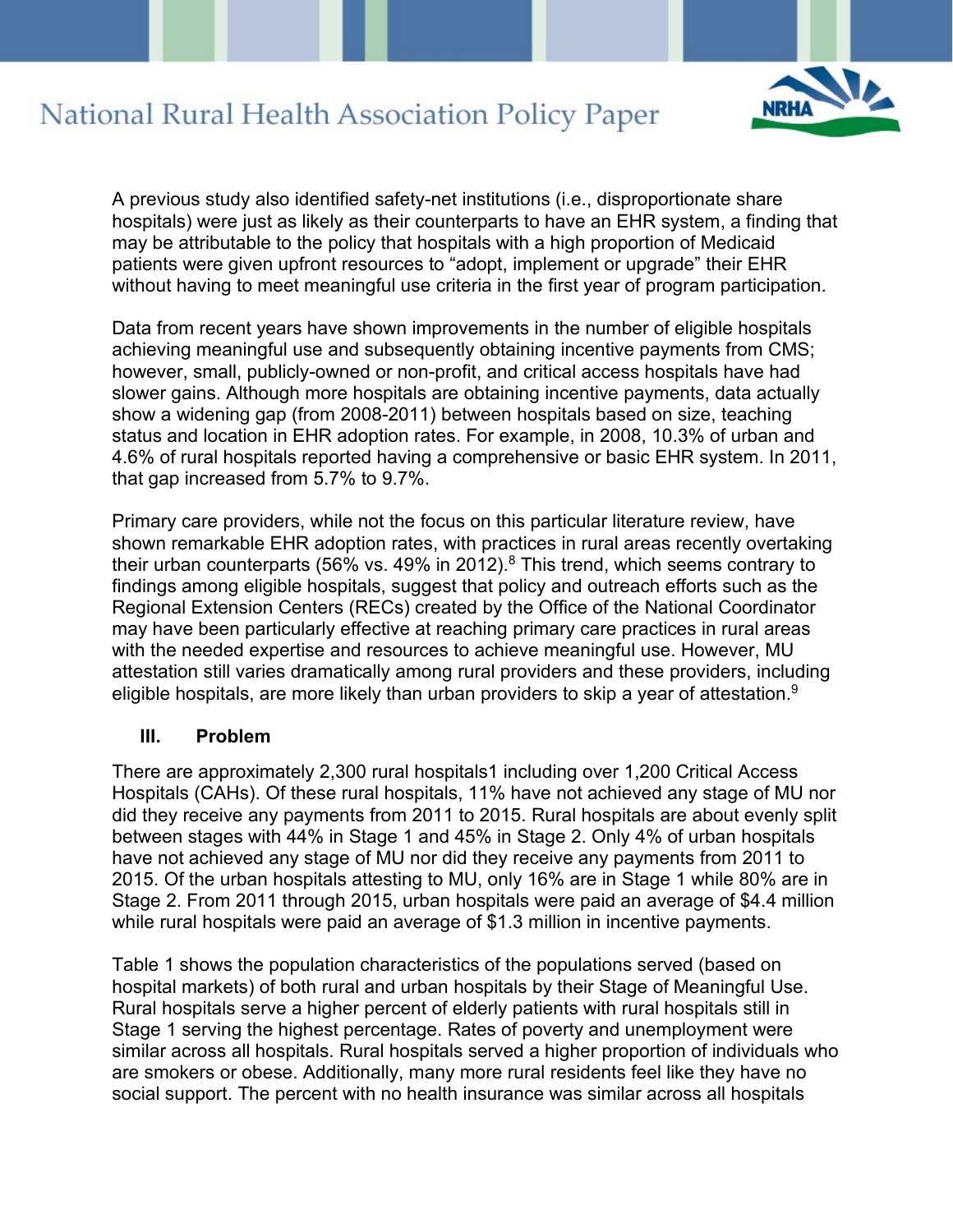

and stages. Understandably, urban hospitals served a higher proportion of Blacks and Hispanics than did rural hospitals. Urban residents are at a further advantage over rural in their access to broadband Internet, both fixed and mobile.

| Variable (Medians)         | <b>Rural Hospitals</b><br>Stage 1 | <b>Rural Hospitals</b><br>Stage 2 | <b>Urban Hospitals</b><br>Stage 1 | <b>Urban Hospitals</b><br>Stage 2 |
|----------------------------|-----------------------------------|-----------------------------------|-----------------------------------|-----------------------------------|
| <b>Total Population</b>    | 24,352                            | 66,682                            | 546,205                           | 564,641                           |
| Population per Square Mile | 23.1                              | 40.1                              | 297.4                             | 268.6                             |
| Percent Elderly            | 18.4                              | 17.8                              | 13.8                              | 14.8                              |
| Rate High School           | 86.6                              | 84.7                              | 86.5                              | 87.2                              |
| Poverty Rate               | 10.9                              | 12.5                              | 11.3                              | 11.2                              |
| <b>Unemployment Rate</b>   | 8.1                               | 9.1                               | 9.5                               | 9.7                               |
| Poor Self-Rated Health     | 14.8                              | 16.8                              | 15.7                              | 15.5                              |
| <b>Percent Obese</b>       | 31.1                              | 31.8                              | 27.4                              | 27.7                              |
| <b>Percent Smokers</b>     | 17.1                              | 18.7                              | 15.5                              | 16.1                              |
| Percent No Social Support  | 14.6                              | 13.4                              | 8.3                               | 9.1                               |
| Median Household Income    | \$45,087                          | \$43,499                          | \$54,230                          | \$ 53,164                         |
| No Health Insurance        | 13.5                              | 14.2                              | 13.8                              | 13.1                              |
| Percent Black              | 1.4                               | 2.6                               | 10.8                              | 9.5                               |
| Percent Hispanic           | 2.0                               | 2.1                               | 6.1                               | 5.5                               |

Table 1. Population Characteristics of the Markets Served by Rural and Urban Hospitals by MU Stage<sup>10</sup>

The policy agenda of the Obama administration placed high value on broadband internet and access. While access is certainly an issue, little research is focused on understanding disparities in use of the Internet once access is addressed.11 According to a 2016 report on broadband progress, 39% of the rural population is without fixed broadband and there are disparities among mobile broadband as well.12 Even when there is access, rural residents are less likely than urban residents to use the Internet. Cost of service, inexperience with the technology and terminology, as well as lack of relevance were cited as reasons rural and older residents are not using the Internet.<sup>13, 14</sup> Electronic health record technology is reliant on an infrastructure that can support its elements.

Since 2010, a number of studies examining hospitals' use of HIT and their adoption of EHR systems have suggested that rural, critical access, and other small hospitals may be disadvantaged. HIT and EHR systems are rapidly evolving functionality and their user interface to effectively and efficiently support a clinical environment. As these systems are advancing, the adoption and implementation of EHR can place significant strain on a hospitals' finances and resources.15 Rural and other small hospitals were found to lag behind in the adoption of EHR systems and continued attestation of MU, leaving them vulnerable to penalties.<sup>16, 17</sup> The up-front and ongoing costs associated with EHR system adoption was cited as a significant factor in failure to meet MU criteria.18 Due to their size and patient mix, among other variables, rural 5 hospitals are traditionally poor financial performers compared to urban hospitals. A recent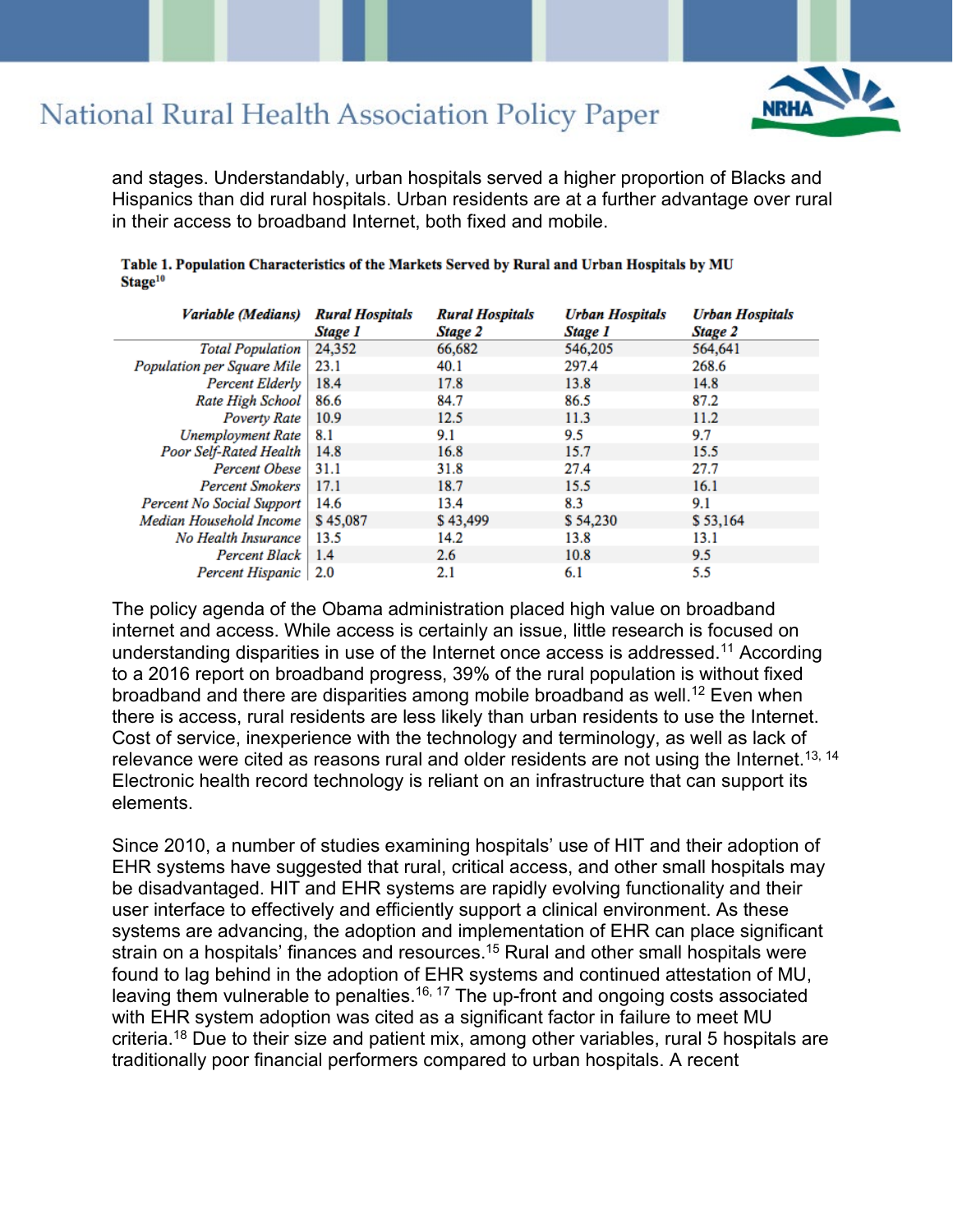

examination of hospital profitability showed that the profitability of rural hospitals has decreased while the profitability of urban hospitals has increased since 2012.19

The Office of the National Coordinator (ONC) creates the Regional Extension Centers (RECs) program to inform and assist providers in adoption and optimization of EHR technology. The program awarded over \$30 million in funding for the 62 RECs in every state to provide assistance to small rural hospitals and CAHs, as these hospitals have inadequate financial, technical, and human resources to quickly adopt and implement EHR technology.20 The RECs provided service to over half of rural hospitals and approximately 80% of CAHs and were positively associated with the adoption of EHR and the receipt of incentive payments by providers.<sup>21</sup> The REC program will conclude by January 1st, 2017 and ONC funding for the program will end. Many RECs are expected to continue operation, but it is unclear how many will retain free or low cost services without federal subsidies.

Financial distress of rural hospitals is a tremendous concern to rural stakeholders as closures continue to increase. The proportion of rural hospitals at high risk of financial distress continues to rise and these hospitals face a greater risk for closure.<sup>22</sup> In the event of a hospital closure, displaced patients would fare better with an adequate EHR system in place for a seamless transition of care. Given these social, financial, and technical barriers, researchers and policy makers are concerned by the possibility of a widening rural-urban digital divide.<sup>23, 24</sup>

#### **IV. Recommendations**

1. State governments should establish a Meaningful Use monitoring and evaluation system for rural hospitals using resulting data to inform future policies unique to the needs of populations served by rural hospitals.

Financial and technical barriers are causing rural hospitals to lag behind urban hospitals in their adoption of EHR across all stages of Meaningful Use criteria. Some rural hospitals have adjusted to these barriers by implementing streamlined EHR systems that are simpler to use and easier to maintain than what is more common in urban hospitals. Still, some rural hospitals are not able to overcome these barriers and are without an EHR system or with an inadequate EHR system that would never allow for achievement of MU as the criteria are currently defined. State Offices of Rural Health (SORHs) in addition to local and state agencies can observe and evaluate the MU practices of rural hospitals and use that information to drive policy formation unique to the rural populations in their state.

Further, this data could help inform federal policy, ensuring that it is relevant to rural areas. Additionally, this monitoring and evaluation system can also be utilized for peer learning and benchmarking among rural hospitals in promoting best practices in EHR technology adoption and demonstration of Meaningful Use. Community partnership and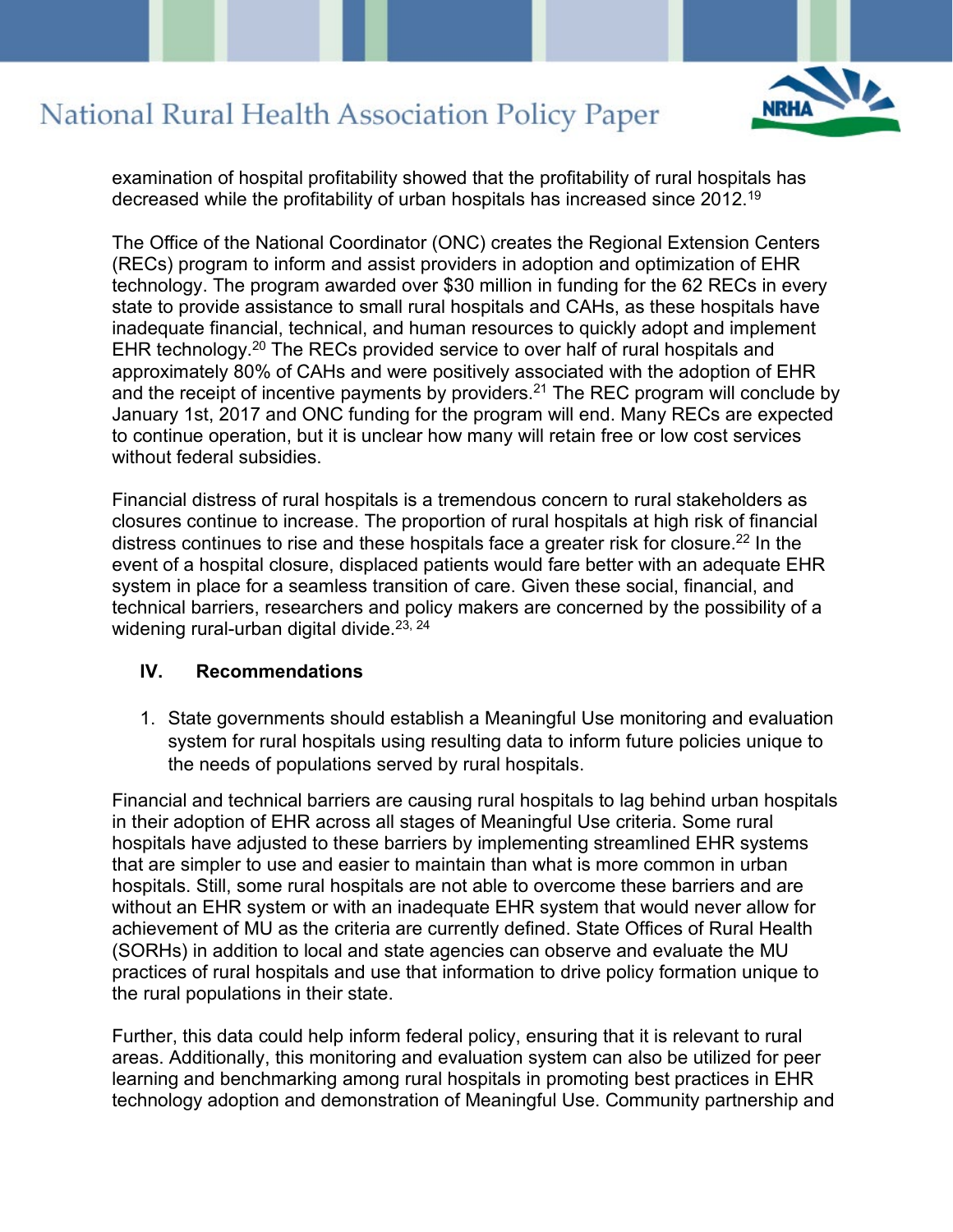

regional networks are proven effective in rural communities where policies lacking incorporation of rural issues can create shortfalls.

2. The federal government should ensure the availability of financial and technical support necessary for the Meaningful Use of Electronic Health Records as supported by state-specific data on rural hospitals.

Disparities in resources disadvantage rural hospitals compared to urban hospitals when it comes to establishing MU of EHR. While it is likely that these disparities were overlooked during the formation of the EHR Incentive program, after implementation, they were addressed through the development of grants and other programs aimed at assisting disadvantaged hospitals. RECs are specially focused on assisting rural hospitals (among others) with health IT adoption and delivery transformation and have made substantial progress in EHR adoption and MU.<sup>25</sup> As the RECs are already established in every state, the federal government should use this resource to continue funding technical support of rural hospitals.

The federal government should continue to extend grant funds to RECs to allow them to provide low-cost or free services to rural hospitals in their states. State-specific data identifying the number of rural hospitals in need and the extent of EHR capabilities could inform the funding levels and increase efficiency of dollars spent.

3. Federal and state governments should provide outreach and education to individuals residing in rural communities to increase awareness and knowledge of broadband Internet, digital literacy, and the associated benefits.

Expansion of broadband internet access was a policy agenda of the Obama administration that has faced many roadblocks and given the uncertainty of the Trump administration, policy recommendations targeted at infrastructure, investments, and competition are not feasible. Additionally, we previously highlighted a potential "rural resistance" to Internet use among other technology demonstrating a need for outreach and education. The federal government should create a rural technology campaign designed to educate rural residents on broadband Internet and health information technology. States should be allocated funding to take the campaign beyond education to outreach. States' departments of health should hold outreach events where rural residents are taught digital literacy and are provided demonstrations on the benefits of broadband access and HIT.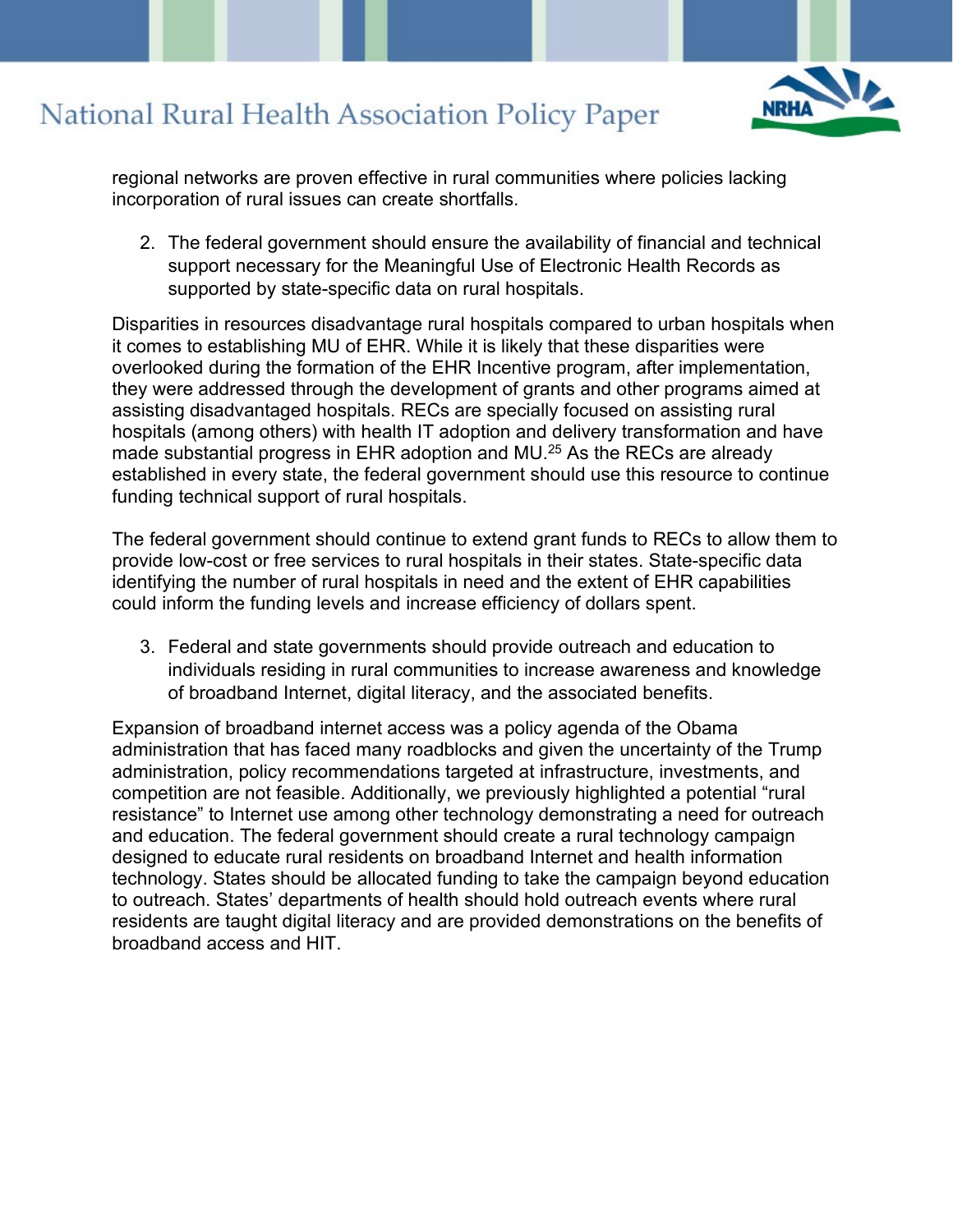

#### **Bibliography**

- 1. This program applies to eligible doctors and hospitals known as eligible professionals (EPs). EPs can qualify for incentive payments for Medicare, Medicaid, or both programs. For the purpose of this report, we are only focusing on the incentives and penalties associated with eligible hospitals participating in the Medicare program.
- 2. American recovery and reinvestment act (ARRA) of 2009. Pub. L. 111-5. 4102 3A
- 3. https://www.cms.gov/regulationsandguidance/legislation/ehrincentiveprograms/certification.html
- 4. Adler-Milstein, J., DesRoches, C. M., Furukawa, M. F., Worzala, C., Charles, D., Kralovec, P., ... & Jha, A. K. (2014). More than half of US hospitals have at least a basic EHR, but stage 2 criteria remain challenging for most. Health Affairs, 10- 1377
- 5. DesRoches, C. M., Worzala, C., Joshi, M. S., Kralovec, P. D., & Jha, A. K. (2012). Small, nonteaching, and rural hospitals continue to be slow in adopting electronic health record systems. Health Affairs, 31(5), 1092-1099.
- 6. DesRoches, C. M., Charles, D., Furukawa, M. F., Joshi, M. S., Kralovec, P., Mostashari, F., ... & Jha, A. K. (2013). Adoption of electronic health records grows rapidly, but fewer than half of US hospitals had at least a basic system in 2012. Health Affairs, 10-1377.
- 7. Adler-Milstein, J., DesRoches, C. M., Kralovec, P., Foster, G., Worzala, C., Charles, D., ... & Jha, A. K. (2015). Electronic health record adoption in US hospitals: progress continues, but challenges persist. Health Affairs, 10-1377.
- 8. Whitacre, B. E. (2016). The Influence of the Degree of Rurality on EMR Adoption, by Physician Specialty. Health services research.
- 9. Heisey‐Grove, D., & King, J. A. (2016). Physician and Practice‐Level Drivers and Disparities around Meaningful Use Progress. Health services research
- 10.https://www.cms.gov/regulationsandguidance/legislation/ehrincentiveprograms/certification.html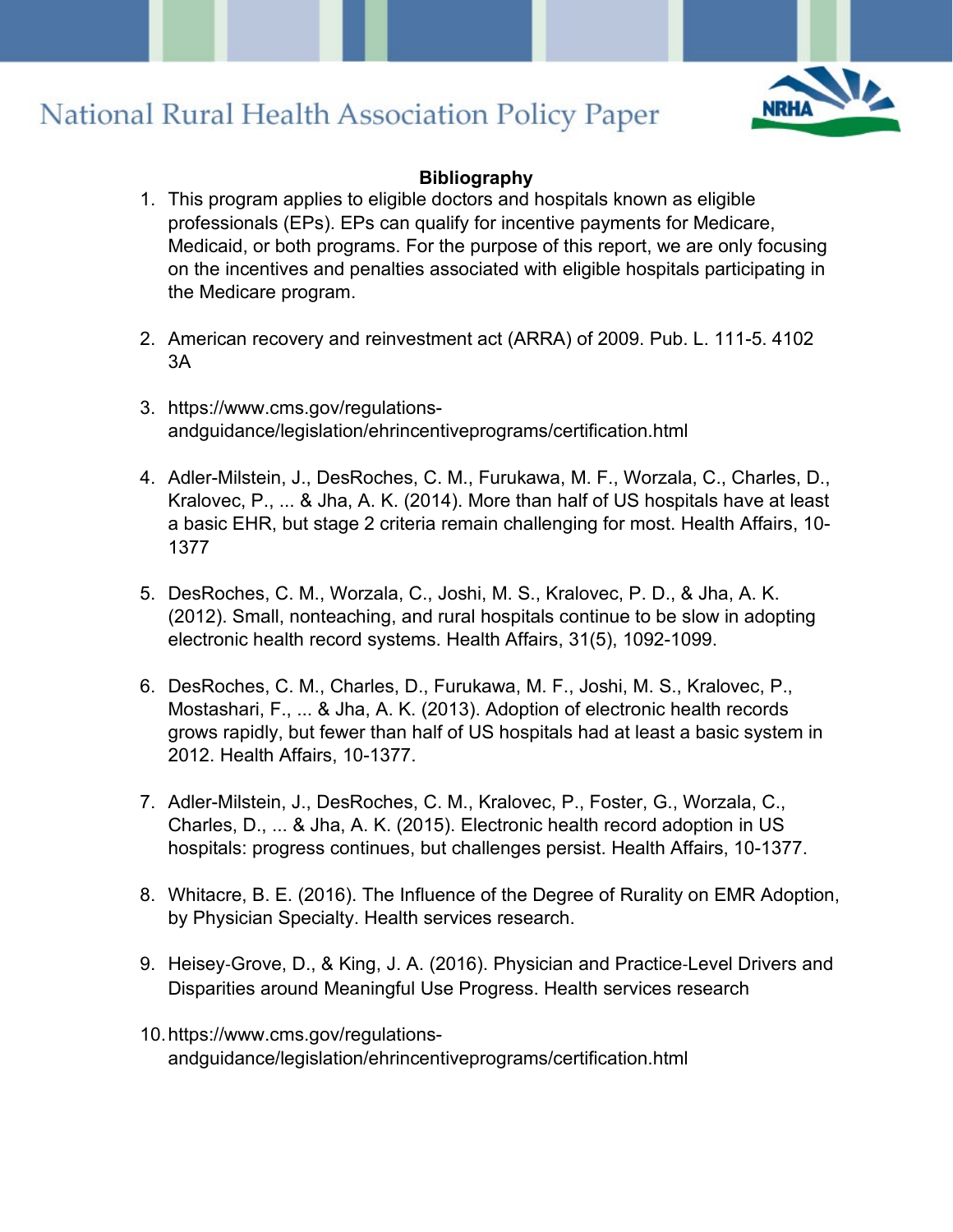

- 11.Ma, J., & Huang, Q. (2015). Does better Internet access lead to more adoption? A new empirical study using household relocation. Information Systems Frontiers, 17(5), 1097-1110.
- 12.Fact Sheet: Chairman Wheeler's Proposed 2016 Broadband Progress Report. (2016). Retrieved December 6, 2016, from https://www.fcc.gov/document/factsheet-chairman-wheelers-proposed2016-broadband-progress-report
- 13.Andrew Perrin, Maeve Duggan, "Americans' Internet Access: 2000-2015." Pew Research Center, June 2015
- 14.LaRose, R., Gregg, J. L., Strover, S., Straubhaar, J., & Carpenter, S. (2007). Closing the rural broadband gap: Promoting adoption of the Internet in rural America. Telecommunications Policy, 31(6), 359-373.
- 15.Heisey-Grove D, Danehy LN, Consolazio M, Lynch K, Mostashari F. A national study of challenges to electronic health record adoption and meaningful use. Medical care. 2014 Feb 1;52(2):144-8.
- 16.DesRoches CM, Worzala C, Joshi MS, Kralovec PD, Jha AK. Small, nonteaching, and rural hospitals continue to be slow in adopting electronic health record systems. Health Affairs. 2012 May 1;31(5):1092-9.
- 17.DesRoches CM, Worzala C, Bates S. Some hospitals are falling behind in meeting 'meaningful use'criteria and could be vulnerable to penalties in 2015. Health Affairs. 2013 Aug 1;32(8):1355- 60.
- 18.Adler-Milstein J, DesRoches CM, Kralovec P, Foster G, Worzala C, Charles D, Searcy T, Jha AK. Electronic Health Record Adoption In US Hospitals: Progress Continues, But Challenges Persist. Health Affairs. 2015 Nov 11:10-377.
- 19.2012-14 Profitability of Urban and Rural Hospitals by Medicare Payment Classification (March 2016) Thomas S, Holmes M, Pink G. Findings Brief 128. Retrieved from http://www.shepscenter.unc.edu/download/12744/
- 20.Slight, S. P., Berner, E. S., Galanter, W., Huff, S., Lambert, B. L., Lannon, C., ... & Payne, T. H. (2015). Meaningful use of electronic health records: experiences from the field and future opportunities. JMIR medical informatics, 3(3).
- 21.Farrar B, Wang G, Bos H, Schneider D, Noel H, Guo J, Koester L, Desai A,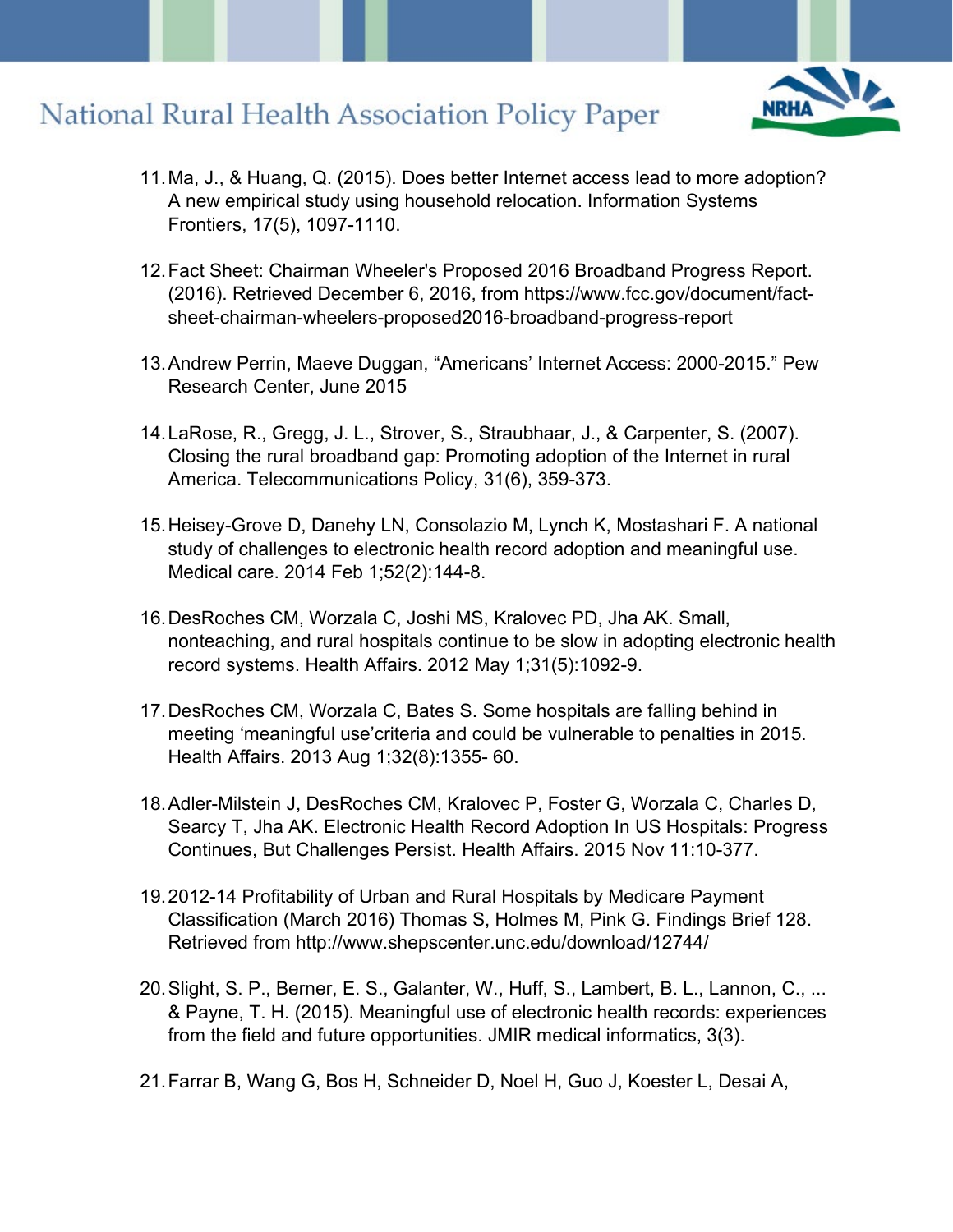

- 22.Kaufman BG, Randolph R, Pink G, Holmes M. Trends in Risk of Financial Distress among Rural Hospitals (October 2016) Findings Brief 133. Retrieved from http://www.shepscenter.unc.edu/download/13777/
- 23.DesRoches CM, Charles D, Furukawa MF, Joshi MS, Kralovec P, Mostashari F, Worzala C, Jha AK. Adoption of electronic health records grows rapidly, but fewer than half of US hospitals had at least a basic system in 2012. Health Affairs. 2013 Jul 9:10-377.
- 24.Sandefer RH, Marc DT, Kleeberg P. Meaningful Use Attestations among US Hospitals: The Growing Rural-Urban Divide. Perspectives in Health Information Management. 2015;12(Spring).
- 25.Lynch, K., Kendall, M., Shanks, K., Haque, A., Jones, E., Wanis, M. G., ... & Mostashari, F. (2014). The Health IT Regional Extension Center Program: evolution and lessons for health care transformation. Health services research, 49(1pt2), 421-437.
- 26.Manson K, Garfinkel S, Ptaszek A, Dalldorf M. Evaluation of the Regional Extension Center
- 27.Program: Final Report. (Prepared by the American Institutes for Research Under Contract No.
- 28.HHSPS23320095626WC.) Washington, DC: Office of the National Coordinator for Health
- 29.Information Technology; 2015.
- 30.American recovery and reinvestment act (ARRA) of 2009. Pub. L. 111-5. 4102 3A
- 31.https://www.cms.gov/regulationsandguidance/legislation/ehrincentiveprograms/certification.html
- 32.Data aggregated from the Medicare Cost Report and CMS data on providers paid by EHR.
- 33.Ma, J., & Huang, Q. (2015). Does better Internet access lead to more adoption? A new empirical study using household relocation. Information Systems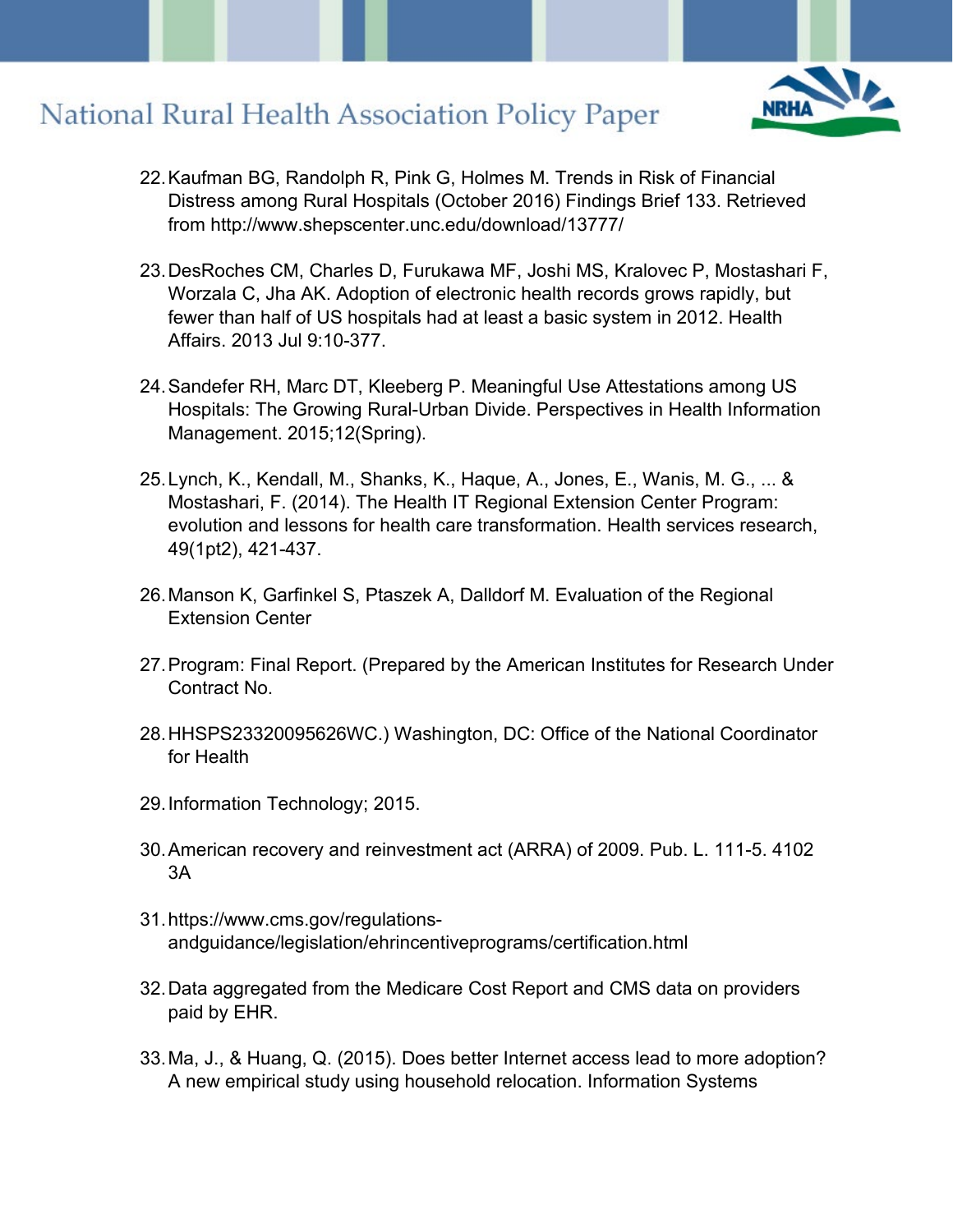

Frontiers, 17(5), 1097-1110.

- 34.Fact Sheet: Chairman Wheeler's Proposed 2016 Broadband Progress Report. (2016). Retrieved December 6, 2016, from https://www.fcc.gov/document/factsheet-chairman-wheelers-proposed2016-broadband-progress-report
- 35.Andrew Perrin, Maeve Duggan, "Americans' Internet Access: 2000-2015." Pew Research Center, June 2015
- 36.LaRose, R., Gregg, J. L., Strover, S., Straubhaar, J., & Carpenter, S. (2007). Closing the rural broadband gap: Promoting adoption of the Internet in rural America. Telecommunications Policy, 31(6), 359-373.
- 37.Heisey-Grove D, Danehy LN, Consolazio M, Lynch K, Mostashari F. A national study of challenges to electronic health record adoption and meaningful use. Medical care. 2014 Feb 1;52(2):144-8.
- 38.Slight, S. P., Berner, E. S., Galanter, W., Huff, S., Lambert, B. L., Lannon, C., ... & Payne, T. H. (2015). Meaningful use of electronic health records: experiences from the field and future opportunities. JMIR medical informatics, 3(3).
- 39.Farrar B, Wang G, Bos H, Schneider D, Noel H, Guo J, Koester L, Desai A, Manson K, Garfinkel S, Ptaszek A, Dalldorf M. Evaluation of the Regional Extension Center Program: Final Report. 9 (Prepared by the American Institutes for Research Under Contract No. HHSPS23320095626WC.) Washington, DC: Office of the National Coordinator for Health Information Technology; 2015.
- 40.Kaufman BG, Randolph R, Pink G, Holmes M. Trends in Risk of Financial Distress among Rural Hospitals (October 2016) Findings Brief 133. Retrieved from http://www.shepscenter.unc.edu/download/13777/
- 41.DesRoches CM, Worzala C, Joshi MS, Kralovec PD, Jha AK. Small, nonteaching, and rural hospitals continue to be slow in adopting electronic health record systems. Health Affairs. 2012 May 1;31(5):1092-9
- 42.DesRoches CM, Worzala C, Bates S. Some hospitals are falling behind in meeting 'meaningful use'criteria and could be vulnerable to penalties in 2015. Health Affairs. 2013 Aug 1;32(8):1355- 60.
- 43.Adler-Milstein J, DesRoches CM, Kralovec P, Foster G, Worzala C, Charles D,